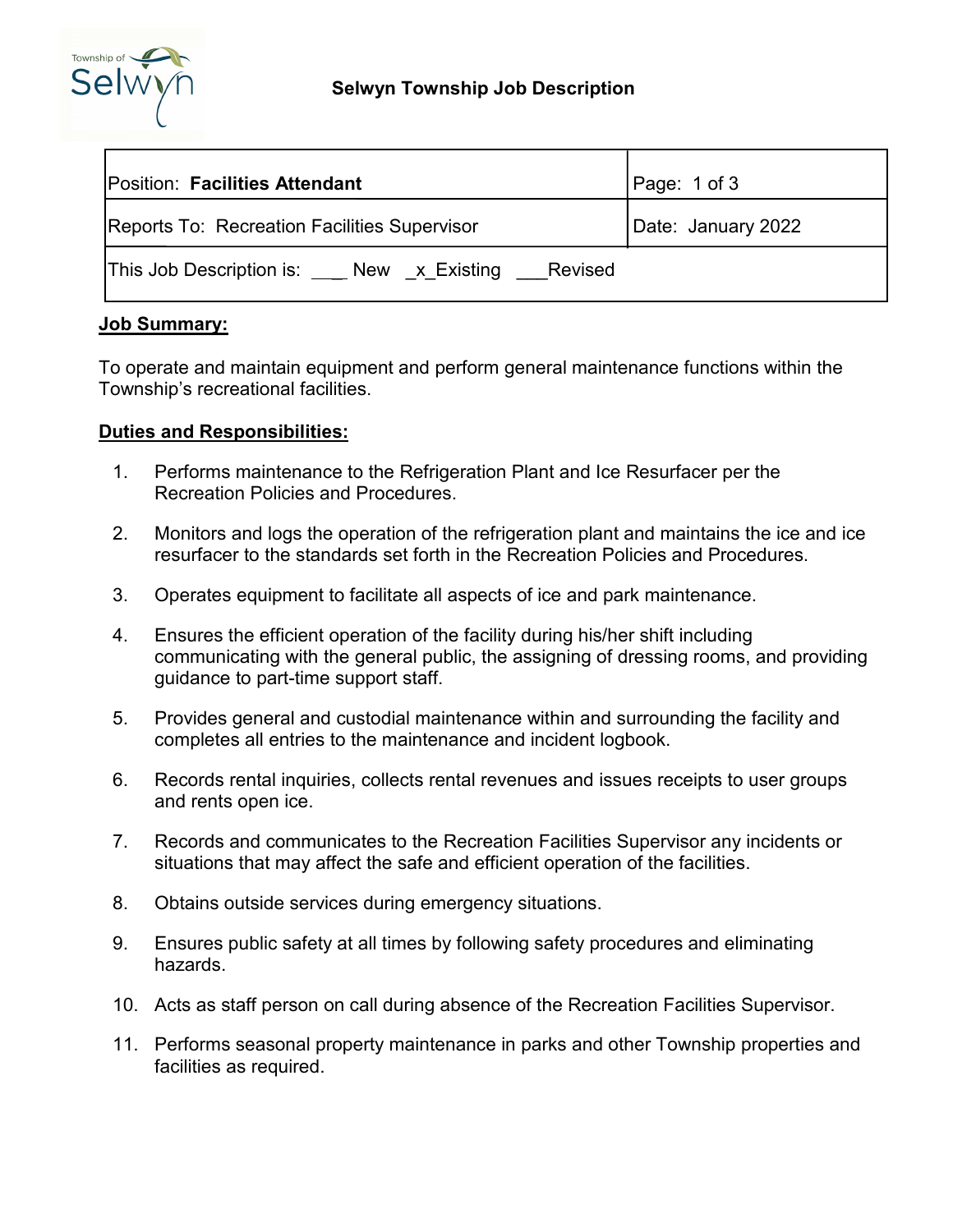| <b>Township of Selwyn</b><br><b>Job Description</b> |              |
|-----------------------------------------------------|--------------|
| <b>Position: Facilities Attendant</b>               | Page: 2 of 3 |

### **Duties and Responsibilities: (Cont'd)**

- 12. Responsible for the set-up and operation of facilities and parks for functions including receptions, rentals and special events.
- 13. Responsible to monitor and maintain supply levels for the Ennismore Recreation Complex water treatment system and monitoring chlorine residual levels in the water treatment system and the reverse osmosis system serving the Ennismore Recreation Complex.
- 14. Ensure the confidentiality of all information in accordance with the Municipal Freedom of Information and Protection of Privacy Act.
- 15. Responsible to adhere to the Occupational Health and Safety Act and the Municipal Health & Safety Policy and to ensure that those employees under their supervision adhere to the same.
- 16. Performs other duties and carries out special projects as assigned.

### **Supervision:**

This position may require the incumbent to act as a group leader and provide guidance to the part-time and seasonal staff.

## **Contacts:**

- Internal: With the Manager of Recreation Services, Recreation Facilities Supervisor and co-workers for the purpose of obtaining and sharing information to complete work assignments.
- External: With outside agencies, vendors and contractors for the purpose of obtaining and sharing information.

With the general public to provide information, ensuring polite and tactful relations.

### **Working Conditions:**

Frequent exposure to hazardous materials and operating equipment.

Requires good physical condition with the ability to handle physical efforts and exertion including heavy lifting.